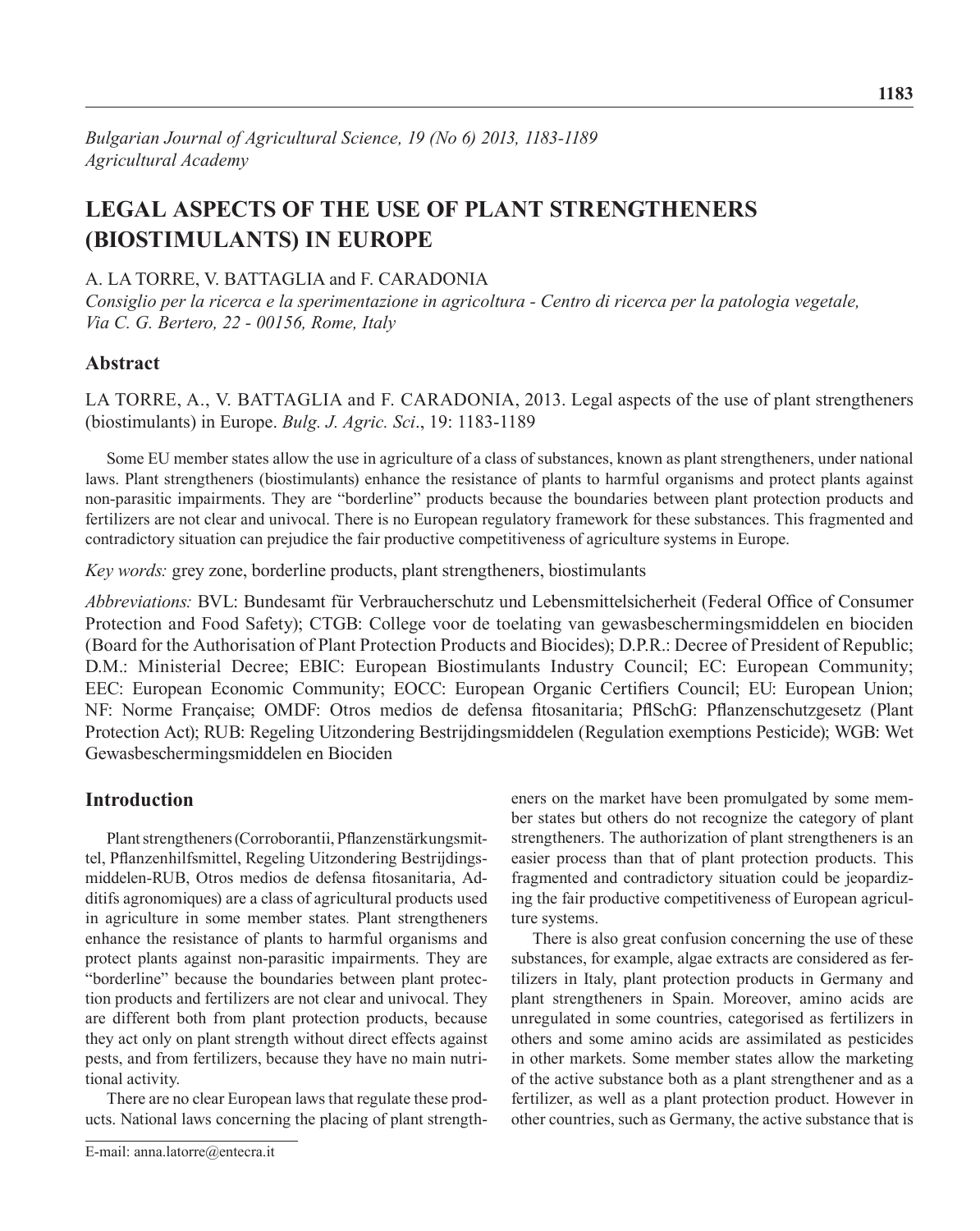authorized as a plant strengthener cannot be authorized as a fertilizer or as a plant protect product.

Plant strengtheners are a grey area, which needs debating by member states.

The European Commission Services drafted a working document "Data requirements for plant strengtheners with low risk profile" (SANCO/1003/2001 rev. 3) in co-operation with member states in 2001. It was not intended to produce legally binding effects and by its nature does not prejudice any measure taken by a member state, however it is a very useful tool for defining the authorization procedure of plant strengtheners. The Commission Services consider plant strengtheners as a plant protection product (regulated by Directive 91/414/EEC) for which until now in many member states no applications for approval have been submitted. There are several reasons why no applications for approval have been submitted:

- doubts on the legal aspects of plant strengtheners, regarding whether these are covered by Directive 91/414/EEC or not;
- the high costs of an application for a plant strengthener in relation to its limited use;
- the nature of the products and the expected low risk profile of most plant strengtheners.

The Commission and the member states regard it as a matter of priority that plant strengtheners should be authorised within the European Union as soon as possible as plant protection products. The dossier requirements for chemical plant protection products are based on substances with highrisk profiles. Therefore, for plant strengtheners with a "low risk profile", a minimum dossier requirement is laid down for an initial examination of the product. If the first examination deems it necessary, additional information will need to be provided case by case. If plant strengtheners have a high-risk profile or are based on microbial, the dossier requirements for chemical plant protection products are fully applicable.

Regulation EC No. 1107/2009 replaced Directive 91/414/ EEC in June 2011. This regulation considers four categories of substances: standard, low-risk active substances, basic substances and candidates for substitution. Plant strengtheners could belong to basic substances or low-risk active substances.

In 2010 the European Organic Certifiers Council (EOCC) produced a document entitled "EOCC Compendium: Grey areas in Annex I and II of Regulation 889/2008 (Regulation laying down detailed rules for the implementation of Council Regulation EC No. 834/2007 on the organic production and labelling of organic products with regard to organic production, labelling and control). The intent was to analyze and disclose current critical points concerning the evaluation of inputs from a certifier's point of view. It was meant to provide a basis for defining possible solutions. The EOCC highlights that all Organic Certifiers have a problem with the evaluation of inputs. It is not clear which criteria should be used for the evaluation of inputs, therefore the EOCC strongly recommend that the Commission provide guidelines on the matters discussed in the document. With regard to plant strengtheners*,* the EOCC highlights that there is a huge variety in interpretation, leading to inequality. For a more harmonized European Union policy on the use of plant strengtheners in organic agriculture, three solutions are possible:

1) a third Annex with plant strengtheners should be added for these products, not included in Annex I or II of Regulation EC No. 889/2008;

2) plant strengtheners should be considered as fertilizers and should be regulated by Regulation EC No. 2003/2003 relating to fertilizers;

3) plant strengtheners should be considered as plant protection products and should be regulated by Regulation EC No 1107/2009 relating to plant protection products.

It is worth noting that the European Biostimulants Industry Council (EBIC) was formed in June 2011 to foster the role of the biostimulants sector in helping agriculture to produce more with less. Biostimulants include diverse formulations of compounds, substances and other products that are applied to plants or soils to regulate and enhance the crop's physiological processes, thus making them more efficient. Biostimulants act on plant physiology through different pathways than nutrients, to improve crop vigour, yields, quality and postharvest shelf life/conservation.

Biostimulants foster plant growth and development throughout the crop life cycle from seed germination to plant maturity in a number of ways, including but not limited to:

- improving the efficiency of the plant's metabolism to induce yield increases and enhanced crop quality;
- increasing plant tolerance to and recovery from abiotic stresses;
- facilitating nutrient assimilation, translocation and use;
- enhancing quality attributes of produce, including sugar content, colour, fruit seeding, etc.;
- regulating and improving plant water balance;
- enhancing certain physicochemical properties of the soil and fostering the development of complementary soil microorganisms.

Securing appropriate European regulation for the specific characteristics of biostimulants is a top priority for the Council because it is the foundation of a truly European market for this innovative class of products. The current fragmented and uncertain regulatory framework prevents biostimulants from making their full contribution to sustainable agriculture and to society in general (EBIC, 2011).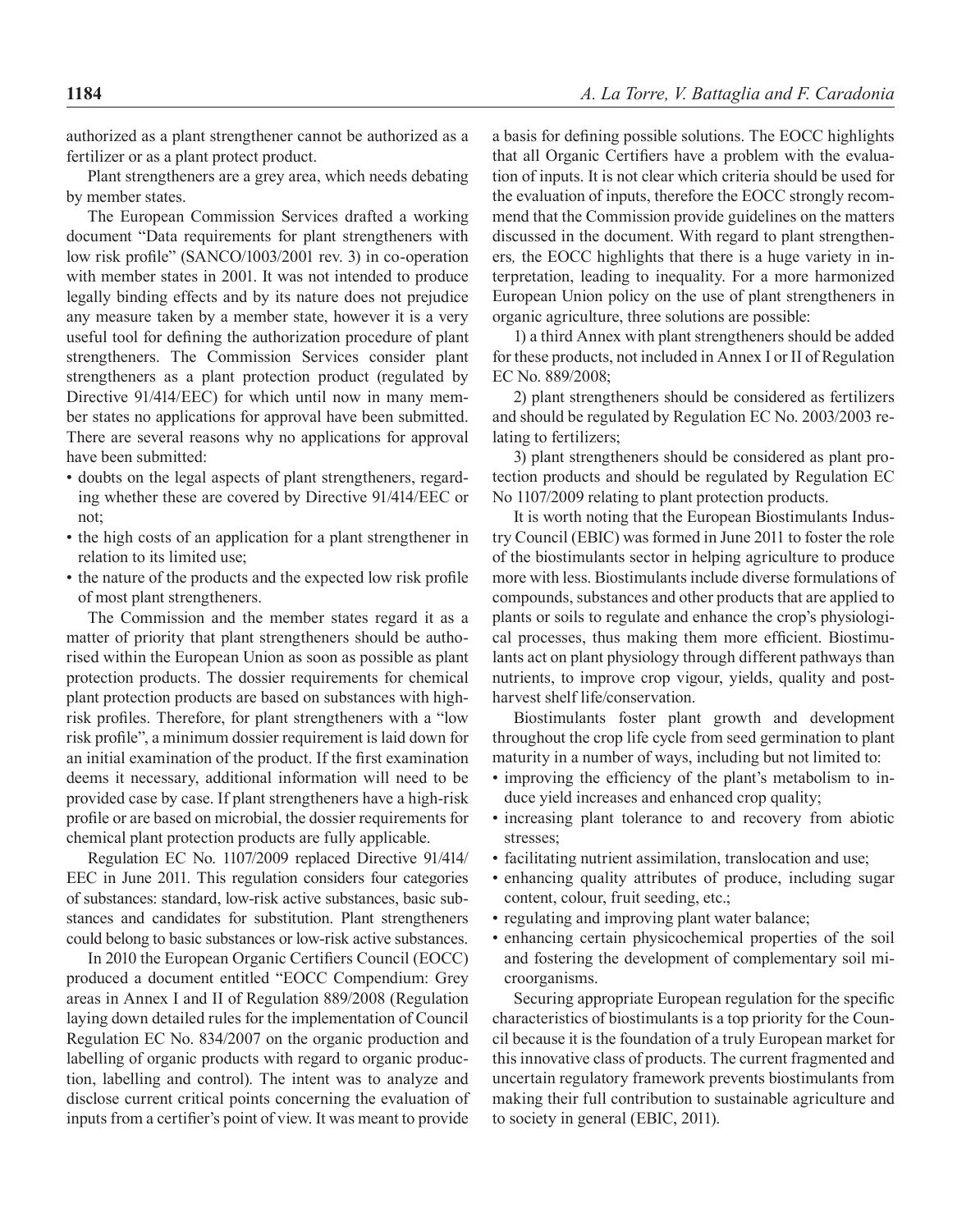An appropriate regulatory instrument is necessary to ensure the safety of consumers, environmental sanitation and the proper placing on the market of these products.

#### **Regulations on Corroborantii (Plant Strengthener) in Italy**

In 2001, a regulation concerning the use of particular natural products in organic farming was promulgated. It was similar to other laws promulgated by some member states and was made with the intent of helping Italian organic farmers and not put these farmers at a disadvantage compared to those of other member states. Article 38, "Provisions for the use of natural and particular products in organic farming" of D.P.R. No. 290/2001 "Regulation concerning the simplification of authorization procedures for the production, marketing and sale of plant protection products and related adjuvant" stipulated that copper sulphate, raw or refine sulphur, ferrous sulphate, the products listed in Annex II B of Regulation EEC No. 2092/91 (on the organic agricultural production) and the products listed in Annex 2 of D.P.R. No. 290/2001 (propolis, Kieselguhr - diatomaceous earth, rock and stone powder, sodium silicate, sodium bicarbonate, gelatine, products based on medicinal and aromatic plants, biodynamic products) did not need any authorization if they were placed on the market under names strictly related to the components. This deregulation displeased Agrochemical Companies because it caused unfair competition given that other plant protection products were subject to a long expensive authorization procedure, and it undermined the image of organic farming, whose strong points are production safety and quality. The European Commission launched infringement proceedings against Italy because by allowing the placing of some products on the market without authorization Italy failed to comply with Directive 91/414/EEC. The European Commission also contested the discrimination between organic and conventional farming, because these products were not subject to authorization for use in organic agriculture whereas they were subject to authorization for use in conventional agriculture. Italy repealed paragraphs 1 and 2 of article 38 to avoid incurring the penalty imposed by the European Commission. The Italian Ministry of Agriculture, Food and Forestry began a long and meticulous task of reformulating Article 38 in concert with the other appointed ministries and stakeholders. The ministries tried to mediate between divergent opinions, to get a shared agreement and to comply with European legislation on plant protection products. D.P.R. No. 290/2001 was amended on 28 February 2012. The amended D.P.R. No. 290/2001 states the following:

 $\checkmark$  definition of **corroborantii**: the natural products listed in Annex 1 of Ministerial Decree No. 18354/2009. **Corroborantii** enhance the resistance of plants to harmful organisms and protect plants against non-parasitic impairments. Products that have physical and mechanical activities are also considered **corroborantii**. These products can be considered as neither fertilizers nor plant protection products (Article 2 "Definitions");

 $\checkmark$  eligibility criteria: **corroboranti** may be marketed without authorisation only if: they are placed on the market using names strictly related to the component and they are not in a mixture; proper use has no harmful effects on human and animal health, and on the environment; they have been included in Annex I of D.M. No. 18354/2009; the label reports information on its qualitative and quantitative composition, field and precautions for use, name and address of applicant and the factory of production, and the packaging and intended use (Article 38 "Provisions for certain products used in organic, biodynamic and conventional agriculture");

 $\checkmark$  the procedure that must be followed for including new **corroboranti** in Annex I of D.M. No. 18354/09: the application must include an assessment of the possible effects on human and animal health and on the environment; name and address of applicant and the factory of production and packaging; information on composition; field and precautions for use; label. The application must be sent to the Ministry of Agriculture, Food and Forestry and will be evaluated by the technical commission appointed by the Ministry of Agriculture, Food and Forestry (Article 38 "Provisions for certain products used in organic, biodynamic and conventional agriculture");

9 a database should be set up on the authorized **corroboranti** to help certifiers, operators, inspectors and consumers (Article 40 "Databases").

We hope that this new regulation will clarify and help to overcome the confusion because products marked in Italy as **corroboranti** do not often fulfil the eligibility criteria of **corroboranti**.

It should be finally noted that Legislative Decree No. 75/2010 concerning the placing on the market of fertilizers regulates biostimulant products, without defining the term. Biostimulant products are listed in Annex 6 point 4.1 of Legislative Decree No. 75/2010. These products are based on rhizospheral bacteria, mycorrhizal fungi, algae extracts, amino acids and peptides.

A European common framework regulation is necessary to allow the use of plant strengtheners and to help organic farmers. The norms outlined in this subsection with regard to the Italian scenarios should be seen as tempo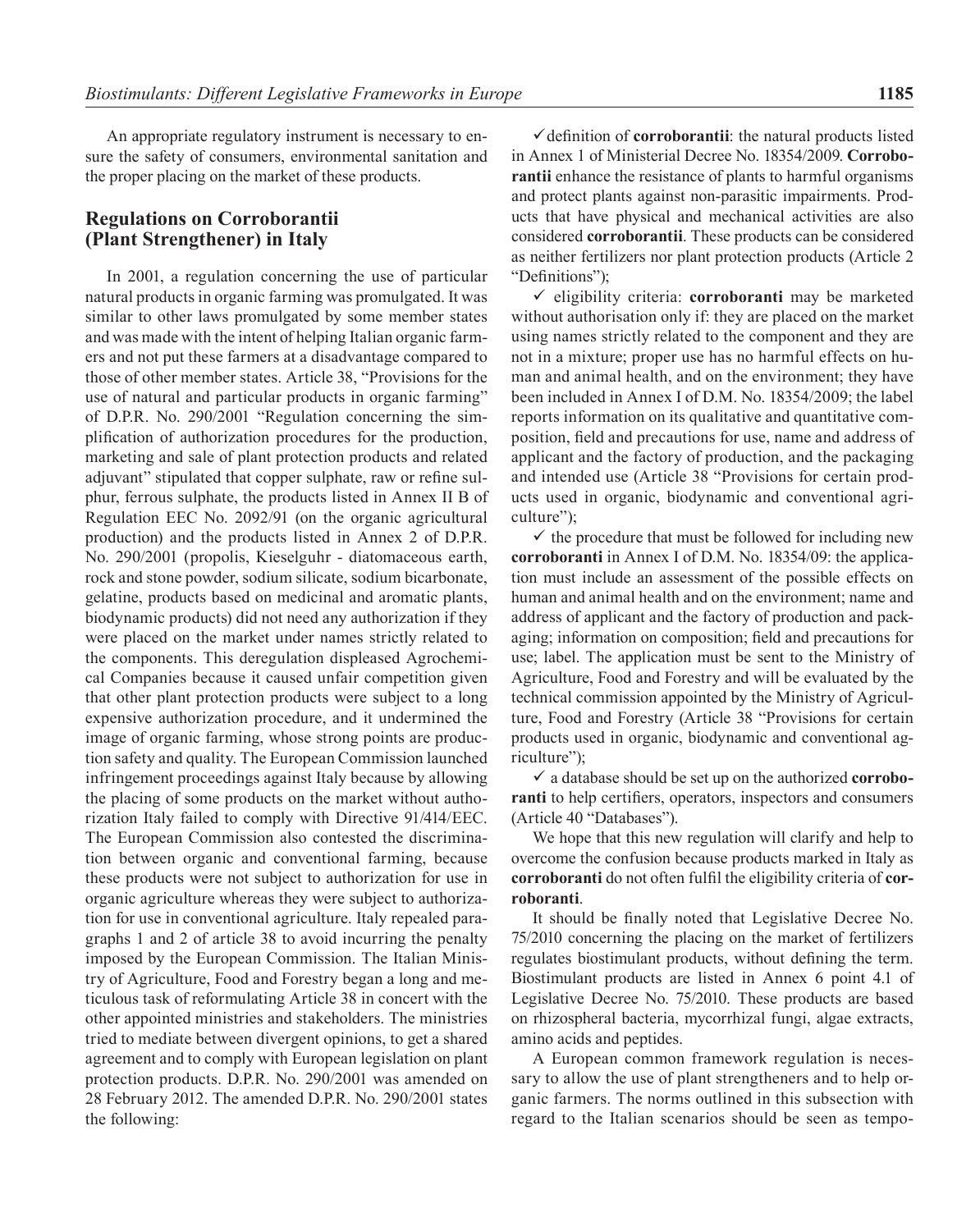rary regulations until the time comes when there will be a common European regulatory framework concerning plant strengtheners.

#### **Regulation on Pflanzenstärkungsmittel in Germany**

German law concerning plant protection "Gesetz zum Schutz der Kulturpflanzen (Pflanzenschutzgesetz – PflSchG)" was promulgated in 1998. This law regulated the placing of plant protection products and plant resistance improvers on the market. Article 2 "Definitions" defined plant resistance improver in addition to plant protection product (Schüler, 2003). Plant resistance improvers (Pflanzenstärkungsmittel) meant substances:

a) solely intended to enhance the resistance of plants to harmful organisms;

b) intended to protect plants against non-parasitic impairments;

c) intended for use on cut ornamental plants except for planting material.

Plant resistance improvers could be marketed only if:

1. with the intended and proper use or as a result of such use they did not have any harmful effects on human and animal health, groundwater or the natural balance;

2. they were included in a list of plant resistance improvers issued by the Federal Office of Consumer Protection and Food Safety;

3. the wording "plant resistance improvers" and the list number were stated on the containers and outer packaging or package.

On 14 February 2012, the product group of strengtheners was re-defined when the plant protection legislation was restructured. The new "Gesetz zum Schutz der Kulturpflanzen (Pflanzenschutzgesetz – PflSchG)" in Article 2 provides the new definition of plant strengthener*,* which is the new term used to indicate plant resistance improver*.* Plant strengtheners are substances and mixtures including microorganisms which are exclusively intended to maintain plant health in general, as long as they are not plant protection products according to Article 2 (1) of Regulation EC No 1107/2009 or they are intended to protect plants against non-parasitic impairments. Products whose priority lies in providing plants with nutrients and trace elements and promoting growth should rather be classified as plant growth improvers or soil improvers, and as such are subject to the Fertilisers Act.

The placing on the market of plant strengtheners is provided for in Article 45 of the new "Gesetz zum Schutz der Kulturpflanzen (Pflanzenschutzgesetz – PflSchG)". The following requirements must be met:

- when used correctly and for their intended purpose, plant strengtheners must not have any harmful effects on human and animal health or groundwater or any other unacceptable effects, in particular on the environment;
- the Federal Office of Consumer Protection and Food Safety (BVL) must be notified before a product is placed on the market;
- plant strengtheners must be labelled according to the provisions of the new "Gesetz zum Schutz der Kulturpflanzen (Pflanzenschutzgesetz – PflSchG)". Legislation on hazardous substances may require additional labelling.

The BVL checks to see whether the product complies with the definition of a plant strengthener and whether the other requirements for plant strengtheners have been fulfilled. The BVL keeps a list of plant strengtheners that could be placed on the market. The list of plant strengtheners according to Article 45 of the new "Gesetz zum Schutz der Kulturpflanzen (Pflanzenschutzgesetz – PflSchG)" is updated on a monthly basis. The BVL can prohibit products from being placed on the market if there are indications that they do not fulfil the definition of a plant strengthener or could cause harmful effects on human and animal health, groundwater or the environment. If a product's label is confusing, e.g. if it suggests properties of a plant protection product, the BVL can summon the party intending to place it on the market to change the text within three months. If this does not happen, the BVL can prohibit the product from being placed on the market. Now the list of plant strengtheners includes one hundred thirty-three products.

Plant strengtheners that were listed before 14 February 2012 according to Article 31 of the old "Gesetz zum Schutz der Kulturpflanzen (Pflanzenschutzgesetz – PflSchG)" remained on the market for a transition period until 14 February 2013 (Bundesamt für Verbraucherschutz und Lebensmittelsicherheit, 2012).

Our examination on German law focuses on the fact that German farmers may have use substances such as garlic extract, hydrolyzed proteins and microorganisms such as *Aureobasidium pullulans* and *Bacillus subtilis* as plant resistance improvers*,* which are authorized as plant protection products in other European Countries and listed in Annex I of Regulation EU No. 540/2011 (list of approved active substances in Europe for use in plant protection products). German farmers may have also use substances such as potassium phosphite and ethylenediaminetetraacetic acid as plant resistance improvers*,* which are authorized as fertilizers in other European member states.

It should be highlighted that plant strengtheners are used both in organic and in conventional farming in Germany, but they are very important in organic farming.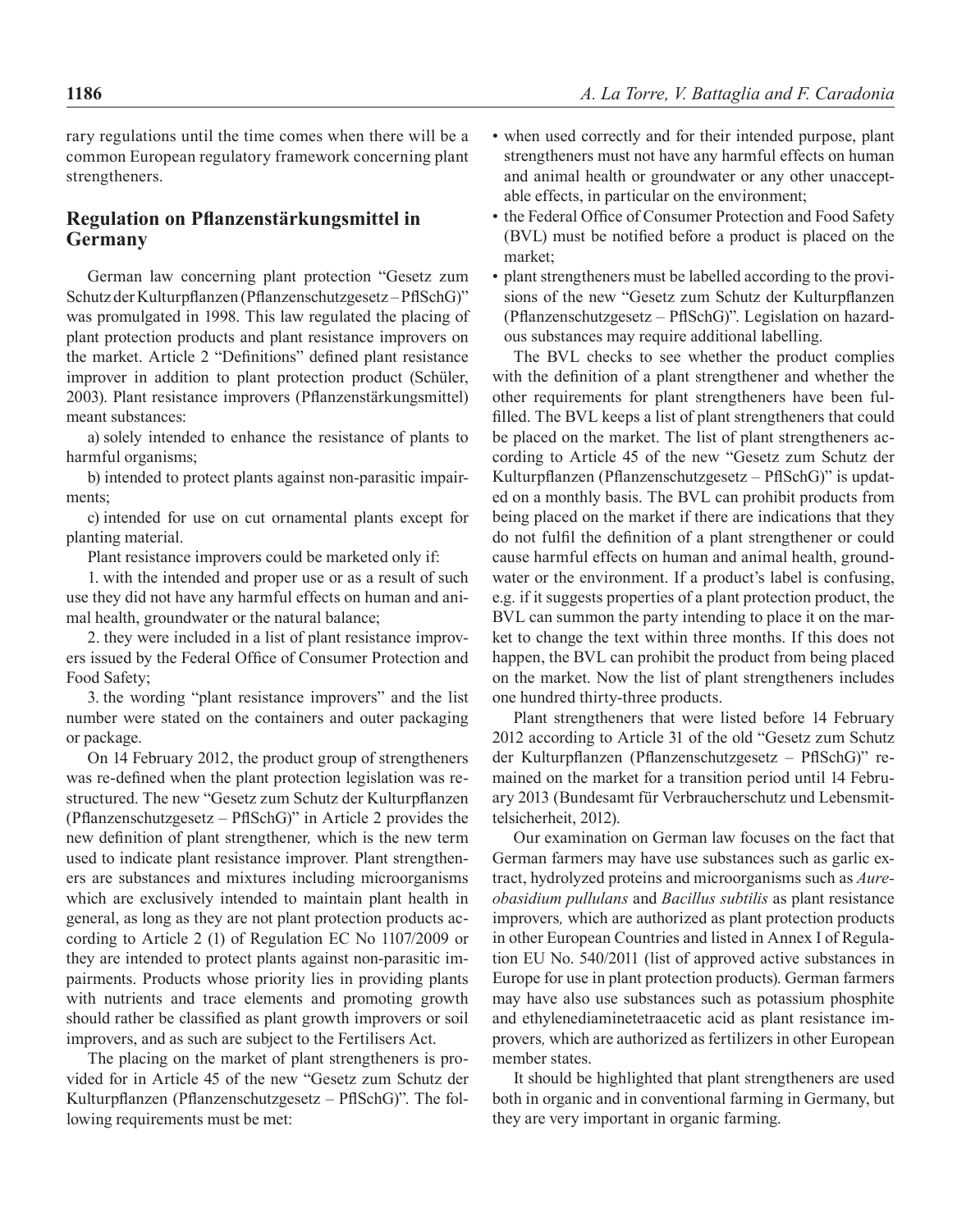#### **Regulation on Pflanzenhilfsmittel in Austria**

The Austrian Fertiliser Regulation, in force since 2004, stipulates that all Pflanzenstärkungsmittel authorised in Germany are treated as plant conditioners (Pflanzenhilfsmittel) and are allowed for use in Austria without further evaluations. These products are allowed both in organic and in conventional agriculture (Hozzank and Hartl, 2004; Bundesamt für Ernährungssicherheit, 2004).

#### **Regulation on Regeling Uitzondering Bestrijdingsmiddelen in the Netherlands**

In the Netherlands until 2007 plant protection products with low risk for man and the environment were placed on the market without being subject to the usual approval procedures stipulated in the "Bestrijdingsmiddelenwet 1962" (Pesticide Act, 1962). Plant protection products with low risk for man and the environment were regulated by Regeling Uitzondering Bestrijdingsmiddelen-RUB (Regulation exemptions Pesticide) and listed in Annex I of the above-mentioned regulation (Boeringa and Trapman, 2003).

After 17 October 2007 with the new regulation "Wet Gewasbeschermingsmiddelen en Biociden - WGB" concerning the authorization, the placing on the market and the use of plant protection products and biocides, the "Bestrijdingsmiddelenwet 1962" was repealed and consequently the Regeling Uitzondering Bestrijdingsmiddelen was repealed. Since then it has no longer been possible therefore to make a request for the inclusion of new active substances in the RUB list. However, commercial products containing active substances that had been in the RUB list are still allowed today and can therefore be used for a transitional period. The "College voor de toelating van gewasbeschermingsmiddelen en biociden" (CTGB) is the organization that authorizes plant protection products. On 1 February 2012, the CTGB published in the Official Journal of the Netherlands, a notice ("Voornemen tot intrekking RUB – toelatingen") concerning their intention of withdrawing RUB authorization from 1 July 2012. This decision arose from the need to comply with Regulation EC No. 1107/2009 concerning the placing of plant protection products on the market that replaced Directive 91/414/EEC on 14 June 2011. In order to prevent the disappearance from the market of substances that are useful to farmers, on 16 March 2012 the CTGB decided to postpone the withdrawal of authorization for RUB products to 1 January 2014, thus enabling these products to be used for a further 18 months. In this way a reasonable period of time was granted to companies to comply with the authorization under Regulation EC No. 1107/2009 (College voor de toelating van gewasbeschermingsmiddelen en biociden, 2012).

The use of RUB products in organic farming is however subject to their inclusion in Annex II of Regulation EC No. 889/08.

#### **Regulation on Otros medios de defensa fitosanitaria in Spain**

**Otros medios de defensa fitosanitaria** (OMDF, i.e. plant strengtheners) are allowed under ORDEN APA/1470/2007 in Spain. This regulation lays down the law concerning the placing on the market of particular means of protection. OR-DEN APA/1470/2007 was enacted in order to fill the legal vacuum that had been created following the entry into force of Royal Decree No. 824/2005 on fertilisers, which had expressly excluded OMDFs from the legislation, though they had previously been included in the fertilizers. ORDEN APA/1470/2007 regulates biological control agents (not exotic), traps, other means or devices to control pests and other different products from plant protection products. Otros medios de defensa fitosanitaria enhance the resistance of plants to harmful organisms and protect plants against non-parasitic impairments. ORDEN APA/1470/2007 does not concern plant protection products, fertilizers, exotic biological control agents and machinery for the application of plant protection products. An appropriate commercialization notification is requested for the inclusion of OMDF in an appropriate register (Registro Oficial de Productos y Material Fitosanitario). OMDF's notification must report information on its identity and features, label, field of use, further information, technical documentation and receipt of payment of the fee under Law No. 43/2002. Notification of the biological control agent must be sent to the Agriculture Directorate-General of Ministry of Agriculture, in other cases the notification must be sent to the competent body of the Autonomous Community. The Autonomous Community must send a note on the OMDF's benefit to the above-mentioned Agriculture Directorate-General within one month. The same procedure is adopted for requesting modifications to the registered OMDF.

Agriculture Directorate-General may review the authorized OMDF if:

1) in the light of scientific and technological development the product no longer satisfies the stipulated criteria;

2) there are risks for humans, animals and the environment;

3) false and misleading information is reported;

4) the quality of marketed products does not correspond to the characteristics reported in the notification for inclusion in the register.

The review of the authorized OMDF must be communicated to applicants and may lead to the maintenance, modifi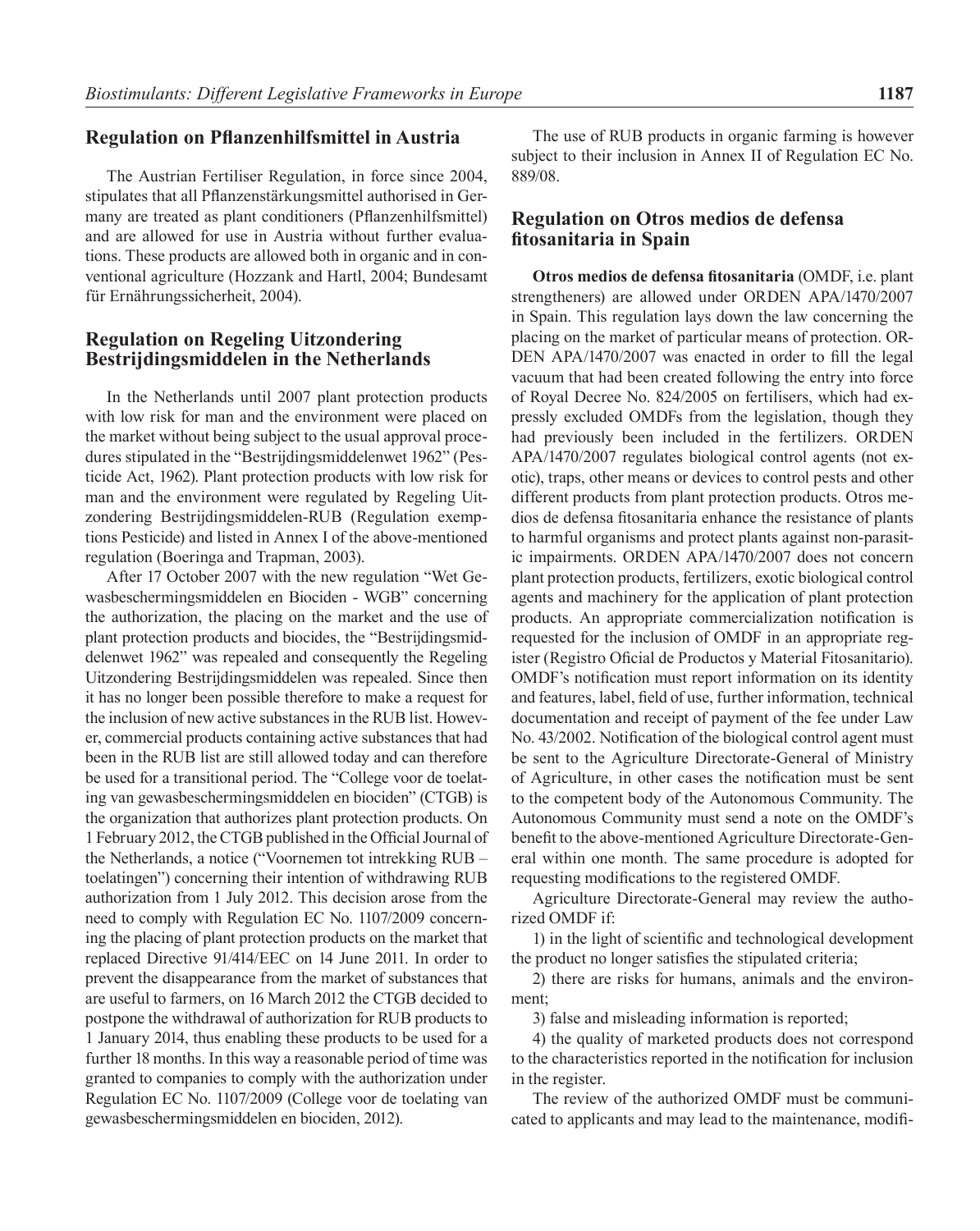cation, suspension or removal of products from the Registro Oficial de Productos y Material Fitosanitario.

In addition to official controls, pursuant to Law No. 43/2002, the Directorate-General may implement a monitoring program of authorized OMDF, in coordination with the competent authorities of the Ministries of Health, Consumption and the Environment.

The OMDF list used in Spain is available on website of Ministerio de Agricultura, Alimentación y Medio Ambiente (2007).

#### **Regulation on Additifs agronomiques in France**

The French norm NF U 44-204, promulgated on September 2011, defines additifs agronomiques as substances able to give additional properties to fertilizers, soil conditioners or mixtures of these. They are a new kind of substances able to improve the agronomic effectiveness of fertilizers and soil conditioners, and reduce the environmental impact due to agriculture. Additifs agronomiques include microbial preparations, humic substances and plant growth and/or development stimulators. Plant growth and development stimulators are fertilizers able to promote nutrition and/or plant growth and/ or plant development and/or enhance plant resistance against non-parasitic impairments (indirect nutritional effect). Additifs agronomiques must be authorized for marketing under Article L 255-2 of the rural and maritime fishing Code (Code rural et de pêche maritime). The French norm NF U 44-204 concerns only authorized additifs agronomiques mixed with fertilizers, soil conditioners or both. This norm does not concern plant protection products.

### **Conclusions**

The aim of this paper was to analyse current legislative instruments concerning plant strengtheners promulgated by some member states at a national level in Europe. An analysis of the national regulatory framework highlights large differences between member states. The use of plant strengtheners is a critical point. Although plant strengtheners are defined in a similar way in some countries, it is not very clear which products can be marketed as plant strengtheners. The regulatory framework is very varied and fragmented, thus it is necessary to change the current scenario and to harmonize legislations concerning plant strengtheners. It is essential to guarantee homogeneity and to overcome differences in the regulations of member states that help some farmers and penalize others. This fragmented and contradictory situation can prejudice the fair competitiveness of the European agriculture system. The same security levels for humans and the environment should be ensured throughout the European Union, however this seems difficult without a harmonized system of laws covering all agricultural products.

The European Union thus needs to find a way to overcome this critical issue. European common guidelines on plant strengthener's authorization should be drawn up and national laws concerning plant strengtheners should be repealed as in the Netherlands.

Regulation EC No. 2003/2003 concerning fertilizers could provide an opportunity to solve this issue. In fact, the European Commission is revising Regulation EC No. 2003/2003, whereas Regulation EC No. 1107/2009 is not able to solve this grey area in the near future, as it has recently replaced Directive 91/414/EEC, therefore its amendment appears unlikely. An amended Regulation EC No. 2003/2003 could extend its scope to other fertilisers and fertilising materials including organic fertilisers, growing media, soil improvers and possibly "biostimulants"*,* which is the new term used to identify plant strengtheners. The European Commission commissioned an *ad hoc* study on plant biostimulants to evaluate substances and materials covered by this term and the possible future regulatory status for these products (European Commission, 2012). The Working Group on Fertilisers of the European Commission proposed a definition for biostimulants: "Plant biostimulants means a material which contains substance(s) and/or microorganisms whose function when applied to plants or the rhizosphere is to stimulate natural processes to benefit nutrient uptake, nutrient use efficiency, tolerance to abiotic stress, and/or crop quality, independently of its nutrient content". The amended Regulation EC No. 2003/2003 should avoid any overlap with other regulatory frameworks such as Regulation EC No. 1107/2009 or Reach Regulation. It should enter in force in 2015.

In November 2012, the first International Scientific Congress specifically on the use of biostimulants was held in Strasbourg. This congress was a very important opportunity to discuss scientific, technical and regulatory aspects of biostimulants*,* which could contribute to increasing the yield and quality of productions and promote sustainable agricultural models.

#### **References**

**Boeringa, R. and M. Trapman**, 2003. Plant protection products in organic farming in the Netherlands. In: B. Speicer and Schmid O.(Editors). *Current Evaluation Procedures for Plant Protection Products Used in Organic Agriculture*. (Proceedings of a workshop, Frick, Switzerland 25-26 September, 2003), FiBL, **1:** 35-39 (Ch).